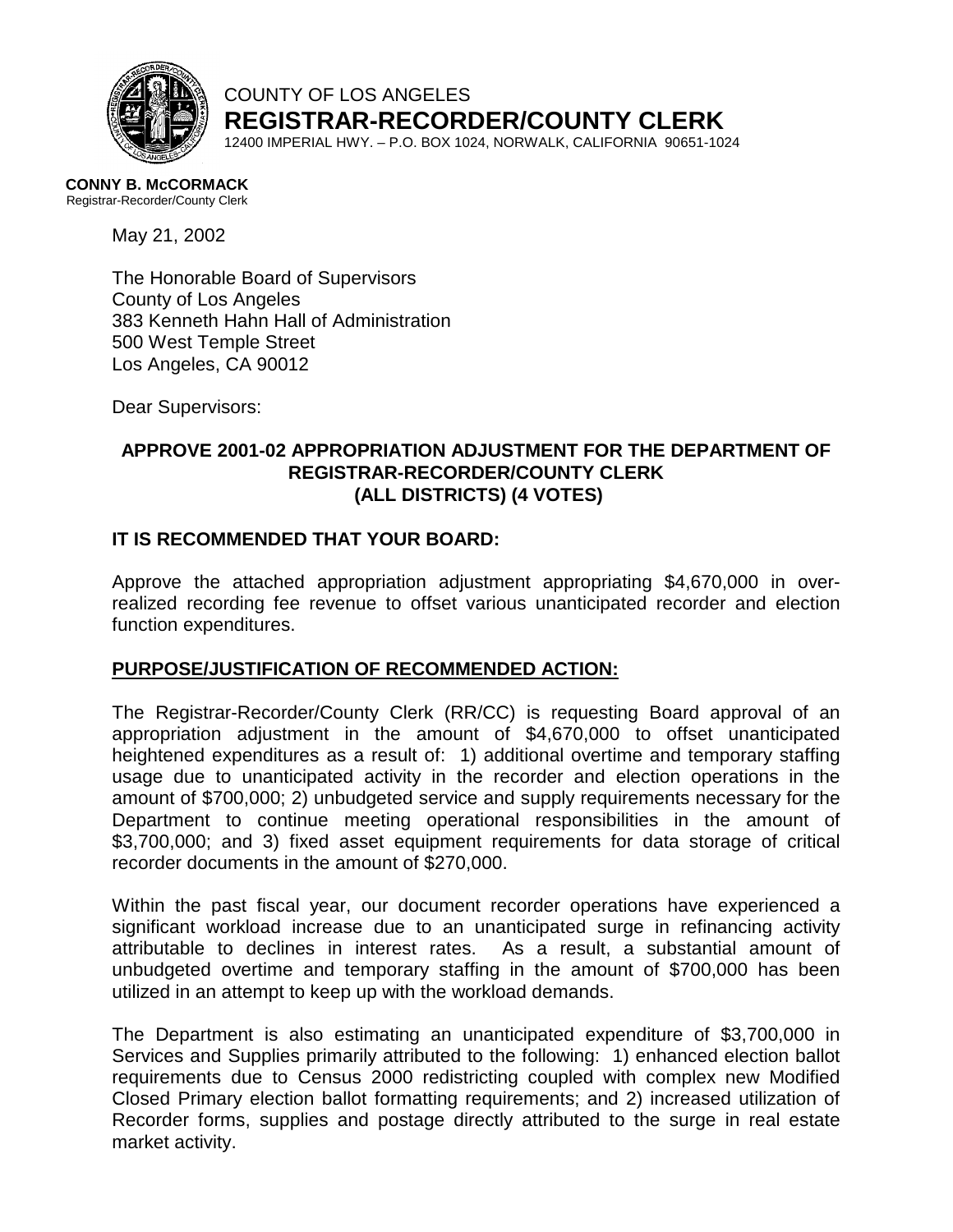The Honorable Board of Supervisors May 21, 2002 Page 2

We are also experiencing an increased need for fixed assets in the amount of \$270,000 as a result of increases in data storage requirements to store the influx of critical real property documents. Dramatic increases in property document recordings have surpassed the planned scheduled growth of document image storage capacity. As of March of 2002, digitized property document volumes rose to 2,082,000 documents, exceeding the total document volume for all of last fiscal year. Additionally, pages per document have increased by an average of 2.5 pages, even further compounding our data storage problem. Individual digitized page counts as of March of 2002 were 8,908,000 as compared to 7,545,000 for all of last fiscal year. Each page requires approximately 80,000 bytes of data storage and with at least 12 million pages estimated for this fiscal year, additional disk storage devices with a capacity of up to four terabytes are required.

Based on recording fee revenue collected through April 2002, we estimate a surplus in our recording fee budget that will sufficiently offset the appropriation adjustment request of \$4,760,000.

# **Implementation of Strategic Plan Goals:**

This request supports the County's Strategic Plan as follows:

**Goal No. 1: Service Excellence:** Provide the public with easy access to quality information and services that are both beneficial and responsive through appropriation of over-realized revenue to continue providing the public with quality and efficient recorder, County clerk and election services.

**Goal No. 4: Fiscal Responsibility:** Strengthen the County's fiscal capacity. Manage effectively the resources we have by realigning appropriation and estimated revenues to more appropriately reflect our current fiscal environment.

# **FISCAL IMPACT/FINANCING**

The requested appropriation adjustment is necessary to increase: 1) Salaries and Employee Benefits by \$700,000 to cover temporary staffing and overtime expenditures; 2) Services and Supplies by \$3,700,000 to ensure that the Department meets its current expenditure and contractual obligations, and 3) Fixed Assets by \$270,000 to fund critical recorder document data storage equipment to meet public service requirements. The requested appropriation adjustment is fully funded by increased recording fee revenues resulting from increases in refinancing activity in the real estate market primarily due to interest rate reductions. This requested action will not increase net County cost.